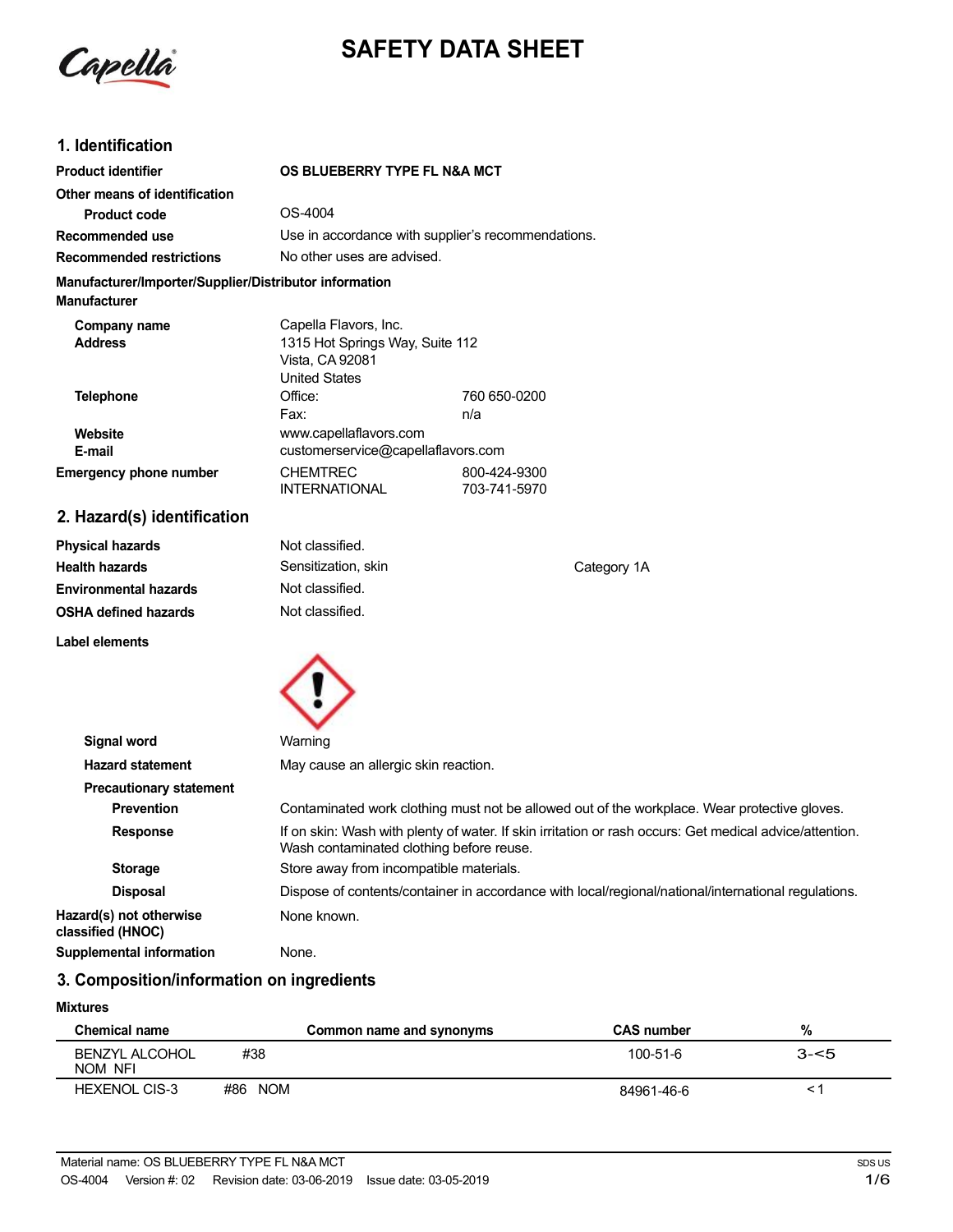| <b>Chemical name</b>                                                         | Common name and synonyms                                                                                                                                                                                                                                                                                                                                                                                                                                            | <b>CAS number</b> | $\%$       |
|------------------------------------------------------------------------------|---------------------------------------------------------------------------------------------------------------------------------------------------------------------------------------------------------------------------------------------------------------------------------------------------------------------------------------------------------------------------------------------------------------------------------------------------------------------|-------------------|------------|
| DAMASCENONE 1% NAT IN<br><b>ETOH</b><br>#1040 NOP                            |                                                                                                                                                                                                                                                                                                                                                                                                                                                                     | 23696-85-7        | ${}_{0.2}$ |
| Other components below reportable levels                                     |                                                                                                                                                                                                                                                                                                                                                                                                                                                                     |                   | $90 - 100$ |
|                                                                              | *Designates that a specific chemical identity and/or percentage of composition has been withheld as a trade secret.                                                                                                                                                                                                                                                                                                                                                 |                   |            |
| 4. First-aid measures                                                        |                                                                                                                                                                                                                                                                                                                                                                                                                                                                     |                   |            |
| <b>Inhalation</b>                                                            | Move to fresh air. Call a physician if symptoms develop or persist.                                                                                                                                                                                                                                                                                                                                                                                                 |                   |            |
| <b>Skin contact</b>                                                          | Remove contaminated clothing immediately and wash skin with soap and water. In case of<br>eczema or other skin disorders: Seek medical attention and take along these instructions.                                                                                                                                                                                                                                                                                 |                   |            |
| Eye contact                                                                  | Rinse with water. Get medical attention if irritation develops and persists.                                                                                                                                                                                                                                                                                                                                                                                        |                   |            |
| Ingestion                                                                    | Rinse mouth. Get medical attention if symptoms occur.                                                                                                                                                                                                                                                                                                                                                                                                               |                   |            |
| <b>Most important</b><br>symptoms/effects, acute and<br>delayed              | May cause an allergic skin reaction. Dermatitis. Rash.                                                                                                                                                                                                                                                                                                                                                                                                              |                   |            |
| Indication of immediate<br>medical attention and special<br>treatment needed | Provide general supportive measures and treat symptomatically. Keep victim under observation.<br>Symptoms may be delayed.                                                                                                                                                                                                                                                                                                                                           |                   |            |
| <b>General information</b>                                                   | Ensure that medical personnel are aware of the material(s) involved, and take precautions to<br>protect themselves. Wash contaminated clothing before reuse.                                                                                                                                                                                                                                                                                                        |                   |            |
| 5. Fire-fighting measures                                                    |                                                                                                                                                                                                                                                                                                                                                                                                                                                                     |                   |            |
| Suitable extinguishing media                                                 | Water fog. Foam. Dry chemical powder. Carbon dioxide (CO2).                                                                                                                                                                                                                                                                                                                                                                                                         |                   |            |
| Unsuitable extinguishing<br>media                                            | Do not use water jet as an extinguisher, as this will spread the fire.                                                                                                                                                                                                                                                                                                                                                                                              |                   |            |
| Specific hazards arising from<br>the chemical                                | During fire, gases hazardous to health may be formed.                                                                                                                                                                                                                                                                                                                                                                                                               |                   |            |
| Special protective equipment<br>and precautions for firefighters             | Self-contained breathing apparatus and full protective clothing must be worn in case of fire.                                                                                                                                                                                                                                                                                                                                                                       |                   |            |
| <b>Fire fighting</b><br>equipment/instructions                               | Move containers from fire area if you can do so without risk.                                                                                                                                                                                                                                                                                                                                                                                                       |                   |            |
| <b>Specific methods</b>                                                      | Use standard firefighting procedures and consider the hazards of other involved materials.                                                                                                                                                                                                                                                                                                                                                                          |                   |            |
| <b>General fire hazards</b>                                                  | No unusual fire or explosion hazards noted.                                                                                                                                                                                                                                                                                                                                                                                                                         |                   |            |
| 6. Accidental release measures                                               |                                                                                                                                                                                                                                                                                                                                                                                                                                                                     |                   |            |
| Personal precautions,<br>protective equipment and<br>emergency procedures    | Keep unnecessary personnel away. Keep people away from and upwind of spill/leak. Wear<br>appropriate protective equipment and clothing during clean-up. Avoid breathing mist/vapors. Do<br>not touch damaged containers or spilled material unless wearing appropriate protective clothing.<br>Ensure adequate ventilation. Local authorities should be advised if significant spillages cannot be<br>contained. For personal protection, see section 8 of the SDS. |                   |            |
| <b>Methods and materials for</b><br>containment and cleaning up              | Large Spills: Stop the flow of material, if this is without risk. Dike the spilled material, where this is<br>possible. Absorb in vermiculite, dry sand or earth and place into containers. Following product<br>recovery, flush area with water.                                                                                                                                                                                                                   |                   |            |
|                                                                              | Small Spills: Wipe up with absorbent material (e.g. cloth, fleece). Clean surface thoroughly to<br>remove residual contamination.                                                                                                                                                                                                                                                                                                                                   |                   |            |
|                                                                              | Never return spills to original containers for re-use. For waste disposal, see section 13 of the SDS.                                                                                                                                                                                                                                                                                                                                                               |                   |            |
| <b>Environmental precautions</b>                                             | Avoid discharge into drains, water courses or onto the ground.                                                                                                                                                                                                                                                                                                                                                                                                      |                   |            |
| 7. Handling and storage                                                      |                                                                                                                                                                                                                                                                                                                                                                                                                                                                     |                   |            |
| Precautions for safe handling                                                | Avoid breathing mist/vapors. Avoid contact with eyes, skin, and clothing. Avoid prolonged                                                                                                                                                                                                                                                                                                                                                                           |                   |            |
|                                                                              | exposure. Provide adequate ventilation. Wear appropriate personal protective equipment. Observe<br>good industrial hygiene practices.                                                                                                                                                                                                                                                                                                                               |                   |            |
| Conditions for safe storage,<br>including any incompatibilities              | Store in tightly closed container. Store away from incompatible materials (see Section 10 of the<br>SDS).                                                                                                                                                                                                                                                                                                                                                           |                   |            |
|                                                                              |                                                                                                                                                                                                                                                                                                                                                                                                                                                                     |                   |            |

### **8. Exposure controls/personal protection**

#### **Occupational exposure limits**

The following constituents are the only constituents of the product which have a PEL, TLV or other recommended exposure limit. At this time, the other constituents have no known exposure limits.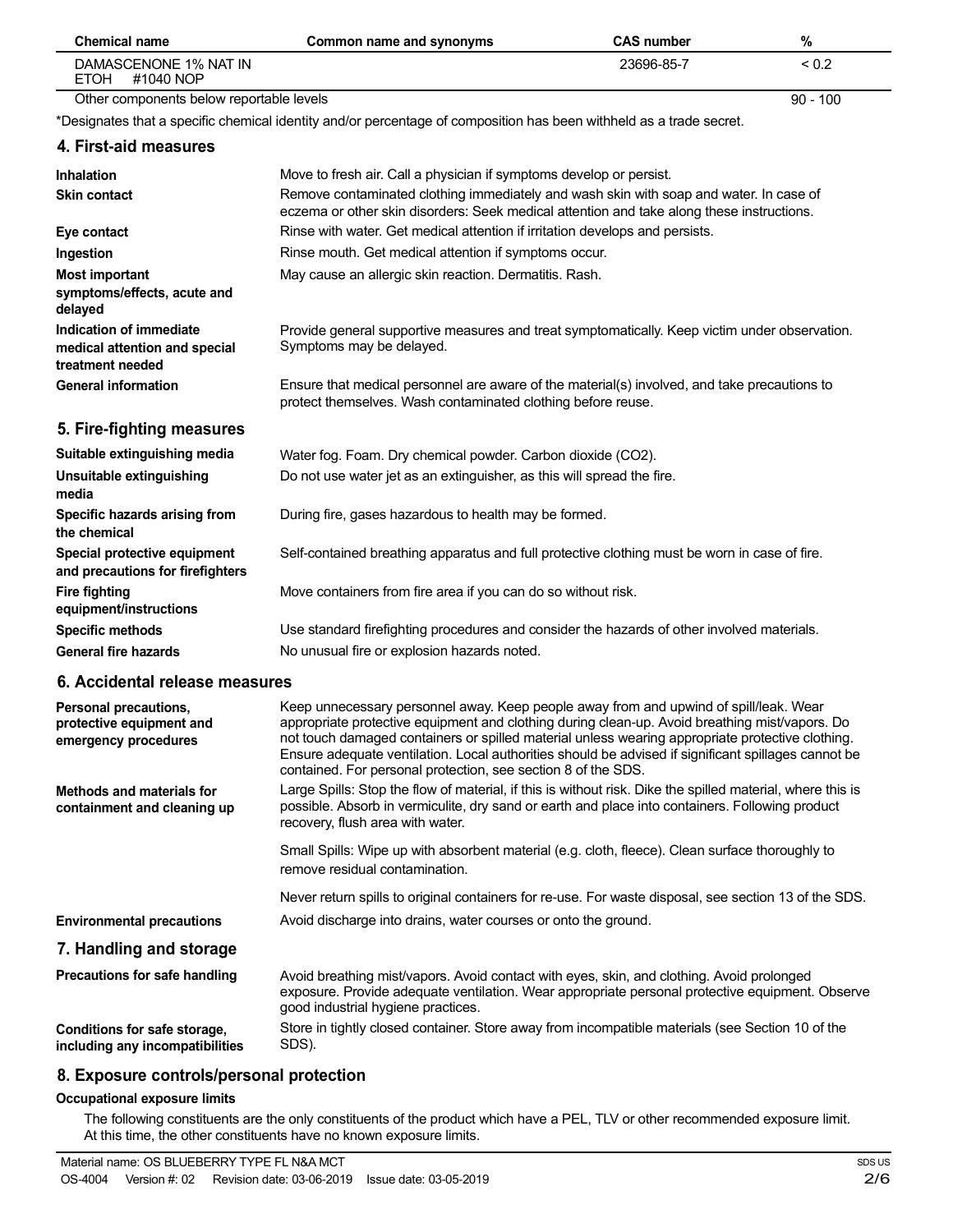| US. Workplace Environmental Exposure Level (WEEL) Guides |                                                                                                                                                                                                                                                                                                                                                                    |                                                                                                                                                                                                                                                                                         |
|----------------------------------------------------------|--------------------------------------------------------------------------------------------------------------------------------------------------------------------------------------------------------------------------------------------------------------------------------------------------------------------------------------------------------------------|-----------------------------------------------------------------------------------------------------------------------------------------------------------------------------------------------------------------------------------------------------------------------------------------|
| <b>Components</b>                                        | Type                                                                                                                                                                                                                                                                                                                                                               | <b>Value</b>                                                                                                                                                                                                                                                                            |
| <b>BENZYL ALCOHOL</b><br>#38 NOM NFI (CAS<br>$100-51-6$  | TWA                                                                                                                                                                                                                                                                                                                                                                | 44.2 mg/m3                                                                                                                                                                                                                                                                              |
|                                                          |                                                                                                                                                                                                                                                                                                                                                                    | 10 ppm                                                                                                                                                                                                                                                                                  |
| <b>Biological limit values</b>                           | No biological exposure limits noted for the ingredient(s).                                                                                                                                                                                                                                                                                                         |                                                                                                                                                                                                                                                                                         |
| Appropriate engineering<br>controls                      | Good general ventilation should be used. Ventilation rates should be matched to conditions. If<br>applicable, use process enclosures, local exhaust ventilation, or other engineering controls to<br>maintain airborne levels below recommended exposure limits. If exposure limits have not been<br>established, maintain airborne levels to an acceptable level. |                                                                                                                                                                                                                                                                                         |
|                                                          | Individual protection measures, such as personal protective equipment                                                                                                                                                                                                                                                                                              |                                                                                                                                                                                                                                                                                         |
| Eye/face protection                                      |                                                                                                                                                                                                                                                                                                                                                                    | Face shield is recommended. Wear safety glasses with side shields (or goggles).                                                                                                                                                                                                         |
| <b>Skin protection</b>                                   |                                                                                                                                                                                                                                                                                                                                                                    |                                                                                                                                                                                                                                                                                         |
| Hand protection                                          | Wear appropriate chemical resistant gloves.                                                                                                                                                                                                                                                                                                                        |                                                                                                                                                                                                                                                                                         |
| <b>Other</b>                                             |                                                                                                                                                                                                                                                                                                                                                                    | Wear appropriate chemical resistant clothing. Use of an impervious apron is recommended.                                                                                                                                                                                                |
| <b>Respiratory protection</b>                            | In case of insufficient ventilation, wear suitable respiratory equipment.                                                                                                                                                                                                                                                                                          |                                                                                                                                                                                                                                                                                         |
| <b>Thermal hazards</b>                                   | Wear appropriate thermal protective clothing, when necessary.                                                                                                                                                                                                                                                                                                      |                                                                                                                                                                                                                                                                                         |
| General hygiene<br>considerations                        | workplace.                                                                                                                                                                                                                                                                                                                                                         | Always observe good personal hygiene measures, such as washing after handling the material<br>and before eating, drinking, and/or smoking. Routinely wash work clothing and protective<br>equipment to remove contaminants. Contaminated work clothing should not be allowed out of the |

# **9. Physical and chemical properties**

| Appearance                                        |                                   |
|---------------------------------------------------|-----------------------------------|
| <b>Physical state</b>                             | Liquid.                           |
| Form                                              | Liquid.                           |
| Color                                             | Not available.                    |
| Odor                                              | Not available.                    |
| <b>Odor threshold</b>                             | Not available.                    |
| рH                                                | Not available.                    |
| Melting point/freezing point                      | Not available.                    |
| Initial boiling point and boiling<br>range        | Not available.                    |
| <b>Flash point</b>                                | > 200.0 °F (> 93.3 °C) Closed Cup |
| <b>Evaporation rate</b>                           | Not available.                    |
| Flammability (solid, gas)                         | Not applicable.                   |
| Upper/lower flammability or explosive limits      |                                   |
| <b>Flammability limit - lower</b><br>(%)          | Not available.                    |
| <b>Flammability limit - upper</b><br>(%)          | Not available.                    |
| Explosive limit - lower (%)                       | Not available.                    |
| Explosive limit - upper (%)                       | Not available.                    |
| Vapor pressure                                    | Not available.                    |
| <b>Vapor density</b>                              | Not available.                    |
| <b>Relative density</b>                           | Not available.                    |
| Solubility(ies)                                   |                                   |
| Solubility (water)                                | Not available.                    |
| <b>Partition coefficient</b><br>(n-octanol/water) | Not available.                    |
| <b>Auto-ignition temperature</b>                  | Not available.                    |
| <b>Decomposition temperature</b>                  | Not available.                    |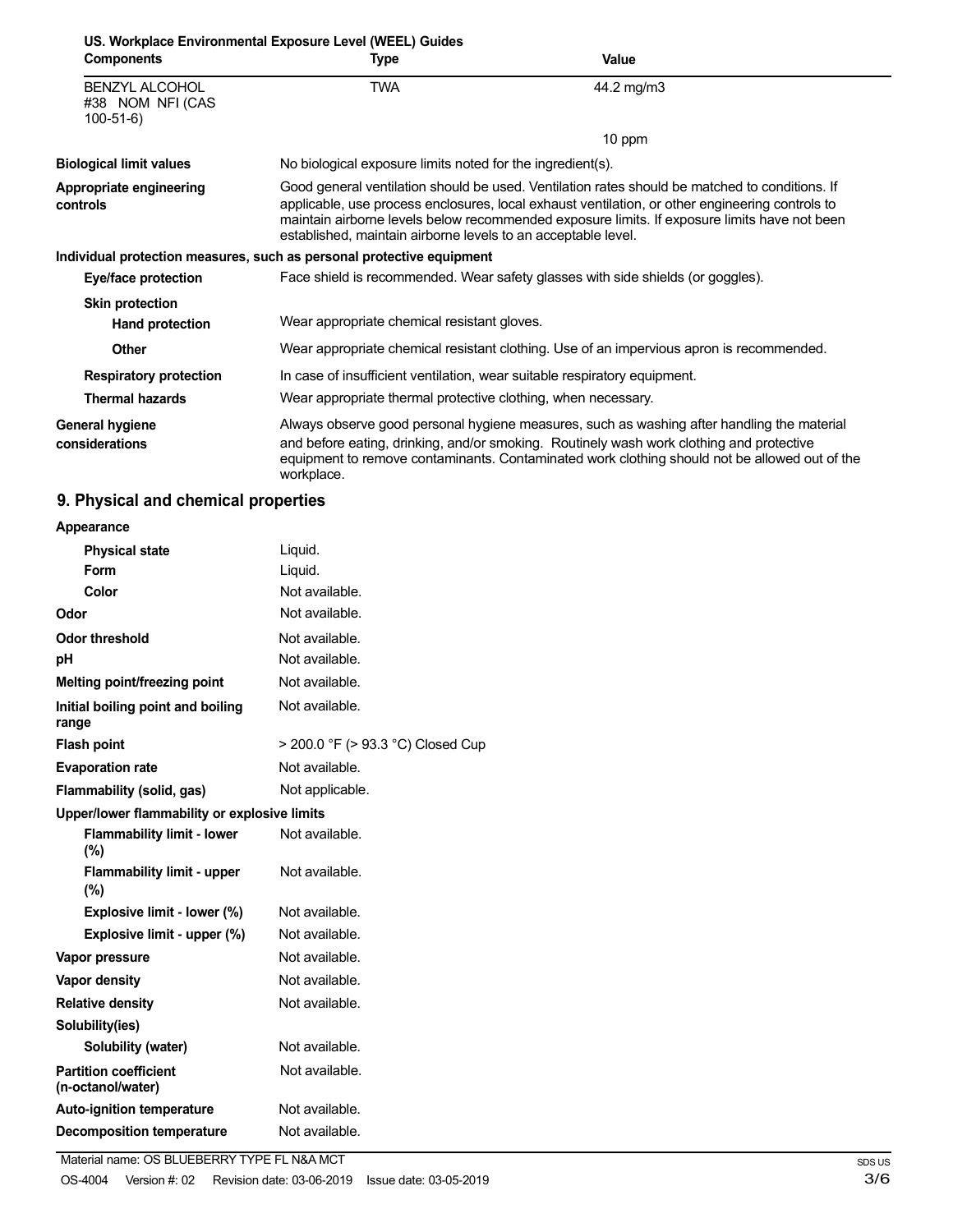| <b>Viscosity</b>            | Not available.             |
|-----------------------------|----------------------------|
| <b>Other information</b>    |                            |
| <b>Explosive properties</b> | Not explosive.             |
| <b>Flammability class</b>   | Combustible IIIB estimated |
| <b>Oxidizing properties</b> | Not oxidizing.             |
| <b>Refractive index</b>     | 1.4353 - 1.4653            |
| Specific gravity            | $0.93 - 0.96$              |
|                             |                            |

### **10. Stability and reactivity**

| <b>Reactivity</b>                            | The product is stable and non-reactive under normal conditions of use, storage and transport.                                                                            |
|----------------------------------------------|--------------------------------------------------------------------------------------------------------------------------------------------------------------------------|
| <b>Chemical stability</b>                    | Material is stable under normal conditions.                                                                                                                              |
| <b>Possibility of hazardous</b><br>reactions | No dangerous reaction known under conditions of normal use.                                                                                                              |
| <b>Conditions to avoid</b>                   | Keep away from heat, hot surfaces, sparks, open flames and other ignition sources. Avoid<br>temperatures exceeding the flash point. Contact with incompatible materials. |
| Incompatible materials                       | Strong oxidizing agents.                                                                                                                                                 |
| <b>Hazardous decomposition</b><br>products   | No hazardous decomposition products are known.                                                                                                                           |

### **11. Toxicological information**

#### **Information on likely routes of exposure**

| <b>Inhalation</b>                                                                  | Prolonged inhalation may be harmful.                     |
|------------------------------------------------------------------------------------|----------------------------------------------------------|
| <b>Skin contact</b>                                                                | May cause an allergic skin reaction.                     |
| Eye contact                                                                        | Direct contact with eyes may cause temporary irritation. |
| Ingestion                                                                          | Expected to be a low ingestion hazard.                   |
| Symptoms related to the<br>physical, chemical and<br>toxicological characteristics | May cause an allergic skin reaction. Dermatitis. Rash.   |

#### **Information on toxicological effects**

#### **Acute toxicity**

| <b>Components</b> |                                              | <b>Species</b>                                                                                                                | <b>Test Results</b>                                                                      |  |
|-------------------|----------------------------------------------|-------------------------------------------------------------------------------------------------------------------------------|------------------------------------------------------------------------------------------|--|
|                   | <b>BENZYL ALCOHOL</b><br>Acute<br>Oral       | #38 NOM NFI (CAS 100-51-6)                                                                                                    |                                                                                          |  |
|                   | LD <sub>50</sub>                             | Rat                                                                                                                           | 1230 - 3100 mg/kg                                                                        |  |
|                   | Skin corrosion/irritation                    |                                                                                                                               | Prolonged skin contact may cause temporary irritation.                                   |  |
| irritation        | Serious eye damage/eye                       |                                                                                                                               | Direct contact with eyes may cause temporary irritation.                                 |  |
|                   | Respiratory or skin sensitization            |                                                                                                                               |                                                                                          |  |
|                   | <b>Respiratory sensitization</b>             | Not a respiratory sensitizer.                                                                                                 |                                                                                          |  |
|                   | <b>Skin sensitization</b>                    | May cause an allergic skin reaction.                                                                                          |                                                                                          |  |
|                   | Germ cell mutagenicity                       | mutagenic or genotoxic.                                                                                                       | No data available to indicate product or any components present at greater than 0.1% are |  |
| Carcinogenicity   |                                              | Not classifiable as to carcinogenicity to humans.                                                                             |                                                                                          |  |
|                   |                                              | IARC Monographs. Overall Evaluation of Carcinogenicity                                                                        |                                                                                          |  |
|                   | Not listed.<br>Not regulated.<br>Not listed. | OSHA Specifically Regulated Substances (29 CFR 1910.1001-1052)<br>US. National Toxicology Program (NTP) Report on Carcinogens |                                                                                          |  |
|                   | <b>Reproductive toxicity</b>                 |                                                                                                                               | This product is not expected to cause reproductive or developmental effects.             |  |
| single exposure   | Specific target organ toxicity -             | Not classified.                                                                                                               |                                                                                          |  |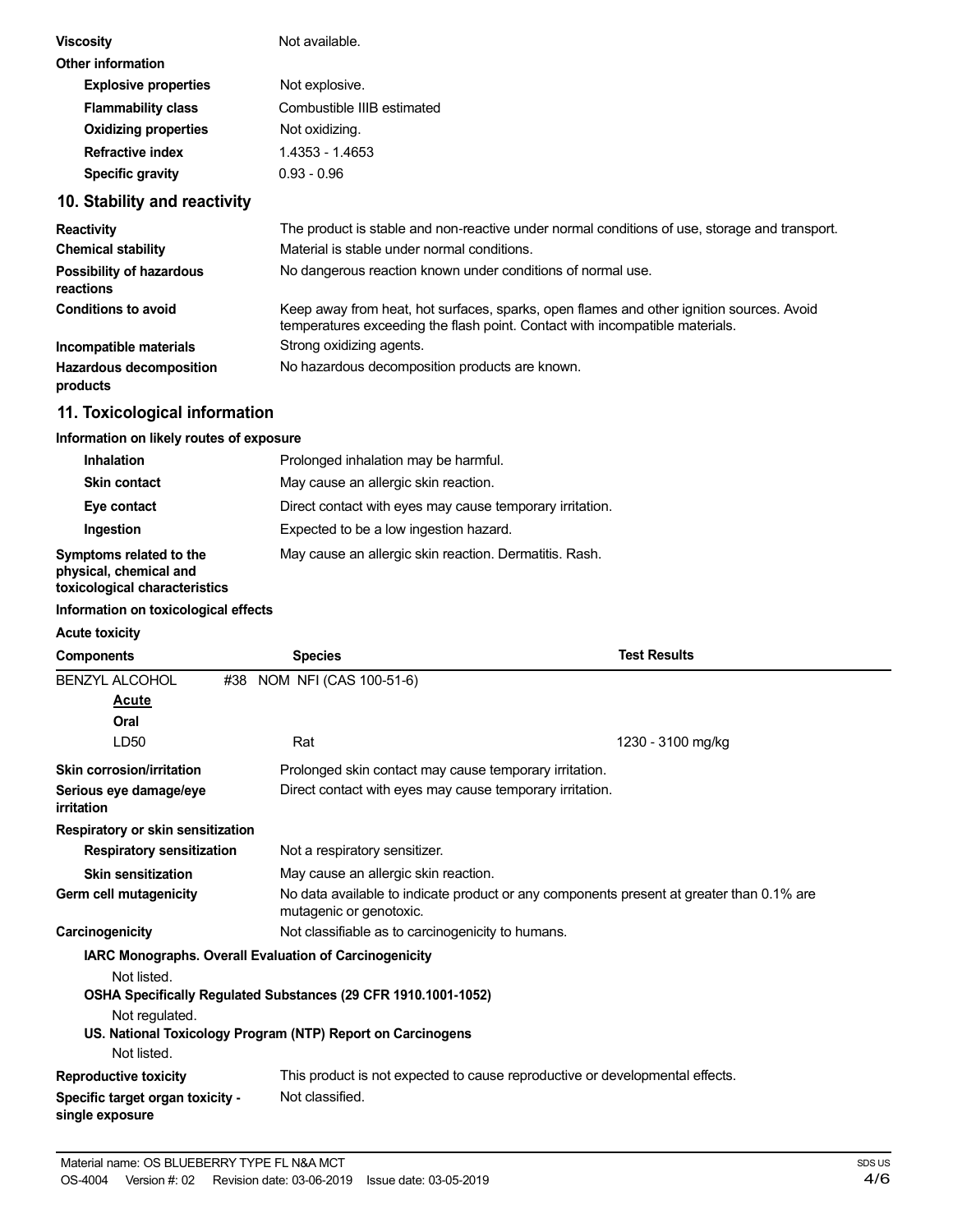| Specific target organ toxicity -<br>repeated exposure                                                                | Not classified.                                                                                                                                                                                                        |  |
|----------------------------------------------------------------------------------------------------------------------|------------------------------------------------------------------------------------------------------------------------------------------------------------------------------------------------------------------------|--|
| <b>Aspiration hazard</b>                                                                                             | Not an aspiration hazard.                                                                                                                                                                                              |  |
| <b>Chronic effects</b>                                                                                               | Prolonged inhalation may be harmful.                                                                                                                                                                                   |  |
| 12. Ecological information                                                                                           |                                                                                                                                                                                                                        |  |
| <b>Ecotoxicity</b>                                                                                                   | The product is not classified as environmentally hazardous. However, this does not exclude the<br>possibility that large or frequent spills can have a harmful or damaging effect on the environment.                  |  |
| Persistence and degradability                                                                                        | No data is available on the degradability of any ingredients in the mixture.                                                                                                                                           |  |
| <b>Bioaccumulative potential</b>                                                                                     |                                                                                                                                                                                                                        |  |
| Partition coefficient n-octanol / water (log Kow)<br><b>BENZYL ALCOHOL</b>                                           | #38 NOM NFI<br>1.1                                                                                                                                                                                                     |  |
| <b>Mobility in soil</b>                                                                                              | No data available.                                                                                                                                                                                                     |  |
| Other adverse effects                                                                                                | No other adverse environmental effects (e.g. ozone depletion, photochemical ozone creation<br>potential, endocrine disruption, global warming potential) are expected from this component.                             |  |
| 13. Disposal considerations                                                                                          |                                                                                                                                                                                                                        |  |
| <b>Disposal instructions</b>                                                                                         | Collect and reclaim or dispose in sealed containers at licensed waste disposal site. Dispose of<br>contents/container in accordance with local/regional/national/international regulations.                            |  |
| Local disposal regulations                                                                                           | Dispose in accordance with all applicable regulations.                                                                                                                                                                 |  |
| Hazardous waste code                                                                                                 | The waste code should be assigned in discussion between the user, the producer and the waste<br>disposal company.                                                                                                      |  |
| Waste from residues / unused<br>products                                                                             | Dispose of in accordance with local regulations. Empty containers or liners may retain some<br>product residues. This material and its container must be disposed of in a safe manner (see:<br>Disposal instructions). |  |
| <b>Contaminated packaging</b>                                                                                        | Since emptied containers may retain product residue, follow label warnings even after container is<br>emptied. Empty containers should be taken to an approved waste handling site for recycling or<br>disposal.       |  |
| 14. Transport information                                                                                            |                                                                                                                                                                                                                        |  |
| DOT                                                                                                                  |                                                                                                                                                                                                                        |  |
| Not regulated as dangerous goods.                                                                                    |                                                                                                                                                                                                                        |  |
| <b>IATA</b>                                                                                                          |                                                                                                                                                                                                                        |  |
| Not regulated as dangerous goods.<br><b>IMDG</b>                                                                     |                                                                                                                                                                                                                        |  |
| Not regulated as dangerous goods.                                                                                    |                                                                                                                                                                                                                        |  |
| Transport in bulk according to<br>Annex II of MARPOL 73/78 and<br>the IBC Code                                       | Not established.                                                                                                                                                                                                       |  |
| 15. Regulatory information                                                                                           |                                                                                                                                                                                                                        |  |
| <b>US federal regulations</b>                                                                                        | This product is a "Hazardous Chemical" as defined by the OSHA Hazard Communication<br>Standard, 29 CFR 1910.1200.                                                                                                      |  |
| <b>Toxic Substances Control Act (TSCA)</b>                                                                           |                                                                                                                                                                                                                        |  |
| Not regulated.                                                                                                       | TSCA Section 12(b) Export Notification (40 CFR 707, Subpt. D)                                                                                                                                                          |  |
| CERCLA Hazardous Substance List (40 CFR 302.4)                                                                       |                                                                                                                                                                                                                        |  |
| Not listed.                                                                                                          |                                                                                                                                                                                                                        |  |
| <b>SARA 304 Emergency release notification</b>                                                                       |                                                                                                                                                                                                                        |  |
| Not regulated.<br>Not regulated.                                                                                     | OSHA Specifically Regulated Substances (29 CFR 1910.1001-1052)                                                                                                                                                         |  |
| Superfund Amendments and Reauthorization Act of 1986 (SARA)<br>SARA 302 Extremely hazardous substance<br>Not listed. |                                                                                                                                                                                                                        |  |
| SARA 311/312 Hazardous<br>chemical                                                                                   | No (Exempt)                                                                                                                                                                                                            |  |
|                                                                                                                      |                                                                                                                                                                                                                        |  |